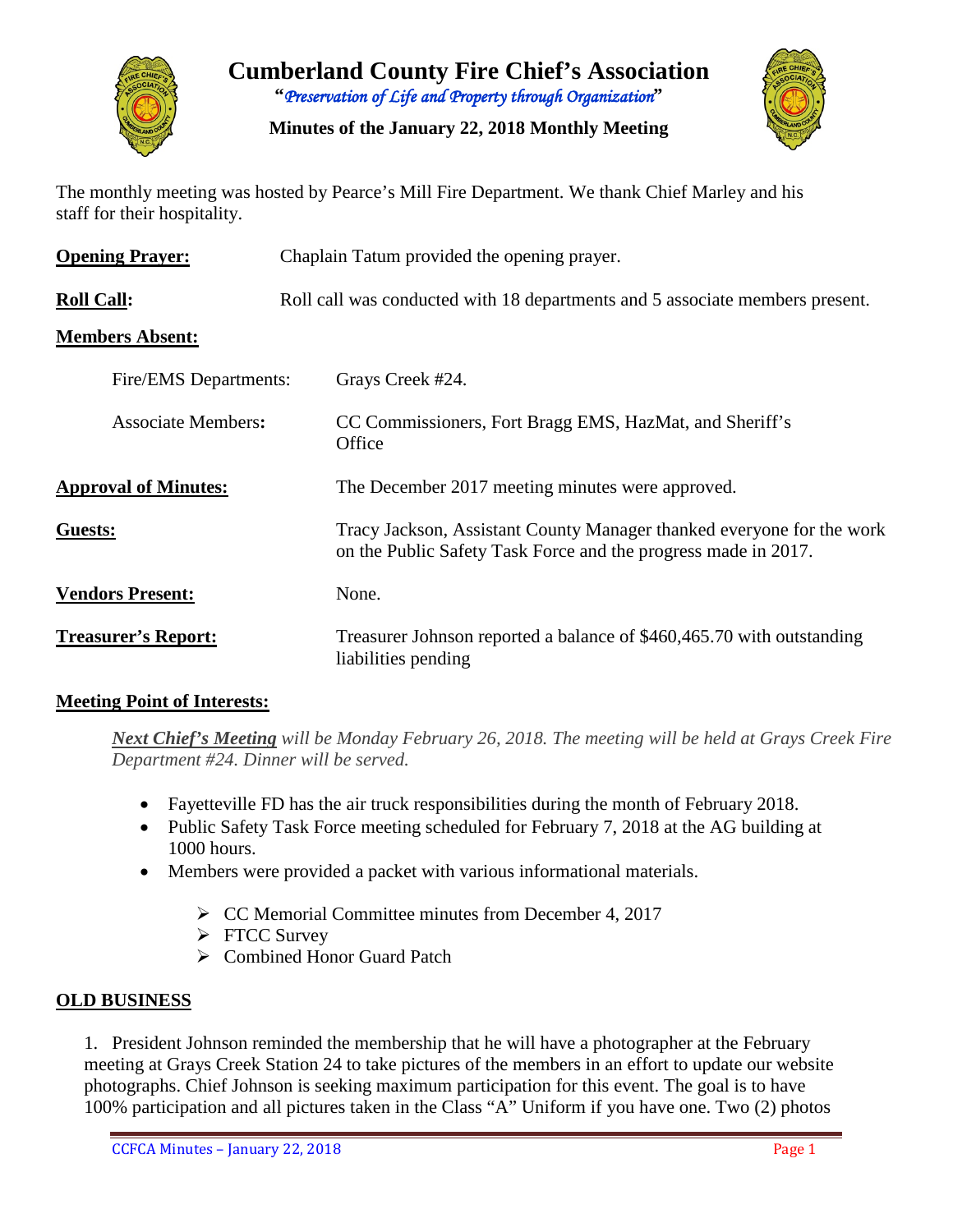will be taken of each member, consisting of a shoulder and head shot as well as a full individual stand-up photo. The individual stand-up photo will be applied to a group photo with the Cumberland County Court House as a back-ground. This is for all Chief Officers and Associate members. Associate members should wear their class "A" work uniform or appropriate coat and tie. There will room set aside to change clothing at Station 24.

2. President Johnson discussed the purchase of an accountability label machine that we previously discussed. Pricing research shows that the purchase of a machine allows us to be self-sufficient in terms of crafting our own accountability tags instead of purchasing the individual tags from a contractor. The association would benefit from a tremendous cost saving by purchasing and producing our ID-Tags / Labels in-house. There was no objections from the membership and President Johnson will pursue the purchase and supplies, and send out an e-mail with the pertinent information as it becomes available. He will also address operational protocols, housing and training requirements associated with the new equipment.

3. The new Command bus has been delivered to Chief Marsh's Cabinet shop for interior refurbishing and the installation of workstations, meeting space and associated cabinets. The bus has been fully serviced at Gregory Poole. President Johnson along with members from ES met with representative from VERIZON who provided recommendations and prices for the communications needs. President Johnson would like for CC Emergency Services to budget to encumber for monthly subscription services associated with our field emergency and tactical communications requirement. Lastly a response policy for this new Communication and command bus will developed. He reminded the membership that this new asset belongs to all of us.

# **NEW BUSINESS:**

1. Director Beeman reported that all the departments in the County that just completed their 9-S inspections passed all aspects. The OSFM inspector was very pleased with the process and the professionalism displayed by our organizations.

2. President Johnson talked about how all of the Chiefs need to support the training program county wide. We do not have enough of students to justify basic classes being conducted at every fire station, but working together especially on required Firefighter, Driver Operator and other certification classes and pooling our resources these classes will make. The training committee Chairman and staff along with each departments training officer can put this piece in fruition, benefitting all of us.

3. President Johnson encouraged all Fire Chiefs to attend the upcoming NCAFC Mid –Winter Fire Chiefs conference. He reminded the Chiefs that all of us are members of the NCAFC and that the MWC is an excellent opportunity for networking with Chief Officers from across North Carolina, catch up on statewide emerging issues and attend the various professional development classes at the Chief Officer level. The conference concludes with the annual awards banquets on Saturday night. The Mid-winter Conference is being conducted in Concord NC January  $31<sup>st</sup>$  - February  $3<sup>rd</sup>$  2018 at the Embassy Suites.

4. President Johnson reported that SPFD will be supporting LEO training in the use of air packs in a smoke filled environment for the Sheriff's Office in order to deal with an active shooter incident where fire is also introduced within the crime. The FPD will be invited to participate also.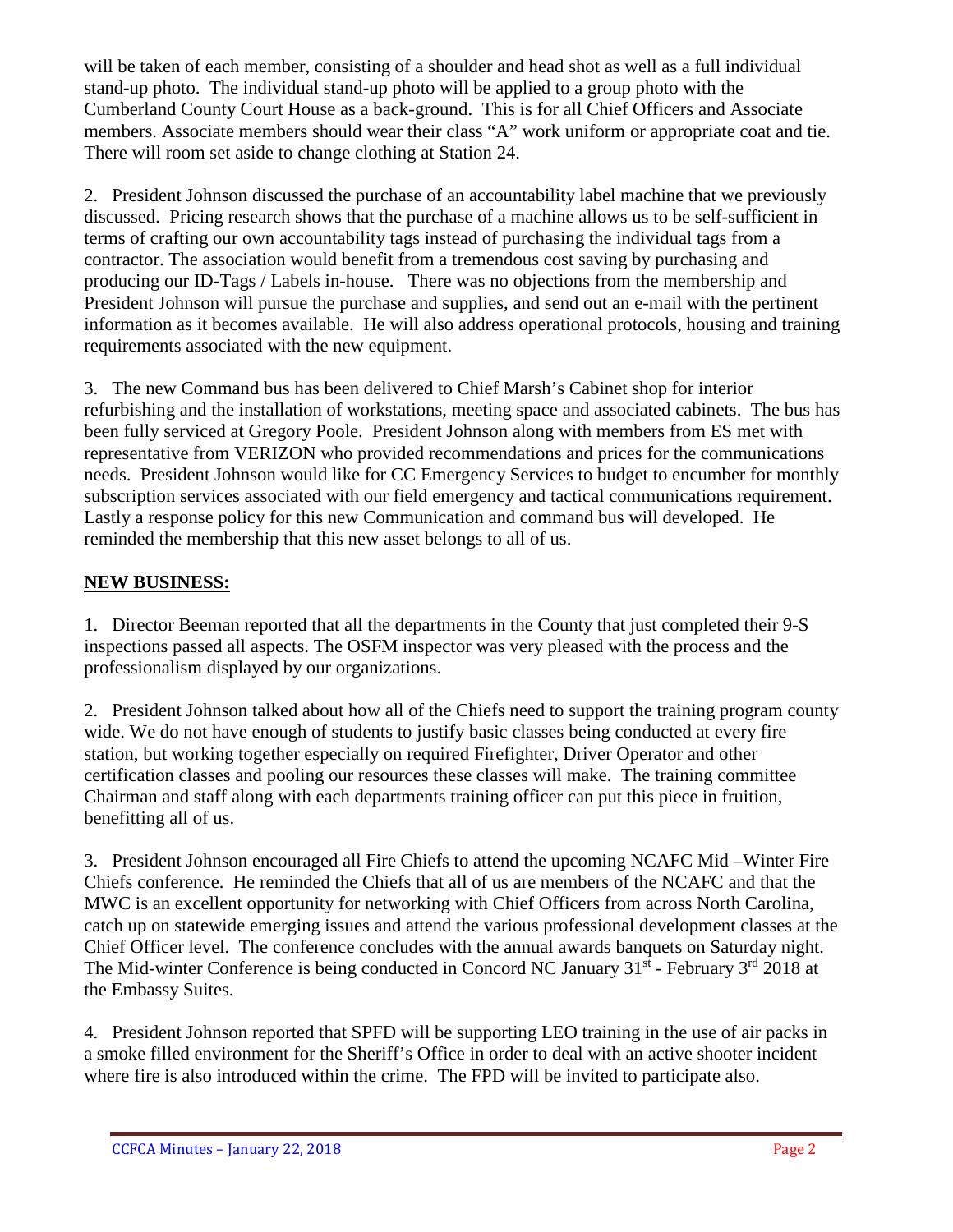5. President Johnson is finalizing a regional AFG grant for departments that are in need for NFPA compliant PPE. AFG submission this year are at a record high, therefore the selection process will be extremely competitive.

6. President Johnson will be updating our committees for 2018-2019. If you or any of your staff is interested in a particular committee, please let him know ASAP. He will be formulating the 2018 – 2019 Committee assignment roster and present the same during the February 2018 meeting.

7. President Johnson is working with Brian Pearce to seek a surplus but operationally functional ambulance that can be used for standby purposes during acquired structure live fire training. This is an NFPA requirement and due to EMS staffing and current call volume in the County, Brian cannot guarantee an ambulance will be available for this type of standby when requested.

8. President Johnson addressed the membership and thanked the membership for their support during the past two (2) years to our association and the executive committee. He thanked the members of the executive committee for their dedication and strive on behalf of the association. He talked about accomplishments as well as emerging challenges that lie ahead. He announced that the current executive committee remains steadfast and committed and will continue to serve if that is the pleasure of the membership. With that he opened the floor for any nominations for positions on the Executive Committee. A **MOTION** was made by Chief Scott Bass (West Area Fire District) to keep the current Executive Committee for the up-coming 2018-2019 term. The motion was **SECONDED** by Assistant Chief Kevin Murphy (Stoney Point Fire District) and was unanimously **APPROVED** by a roll call vote. President Johnson thanked the membership for their continuing support and confidence. The 2018 -2019 Executive Committee members are: President - Freddy Johnson Sr., Vice – President - Ronnie Marley, Treasurer – Freddy Johnson Jr. and Secretary – Mark Melvin, and Chaplain Kenneth Tatum.

## **COMMITTEE REPORTS:**

#### **ID CARD/TECHNOLOGY COMMITTEE**

- **FYI.** Fire Chiefs are required to send a signed letter or memo with a firefighter requesting an ID Card. For any questions or an appointment contact 424-0694 or e-mail at [cjohnson.spfd@gmail.com](mailto:cjohnson.spfd@gmail.com)
	- o No Report

**FIRE PREVENTION/EDUCATION COMMITTEE** BC Martin – Chairpersons, FF Jamie Everitte E-Mail: JEveritte@ci.fay.nc.us

• No report.

**COMMUNICATIONS COMMITTEE** EMS Chief Brian Pearce – EMS - Chairperson, E-Mail: [bpearce@capefearvalley.com](mailto:bpearce@capefearvalley.com)

• No report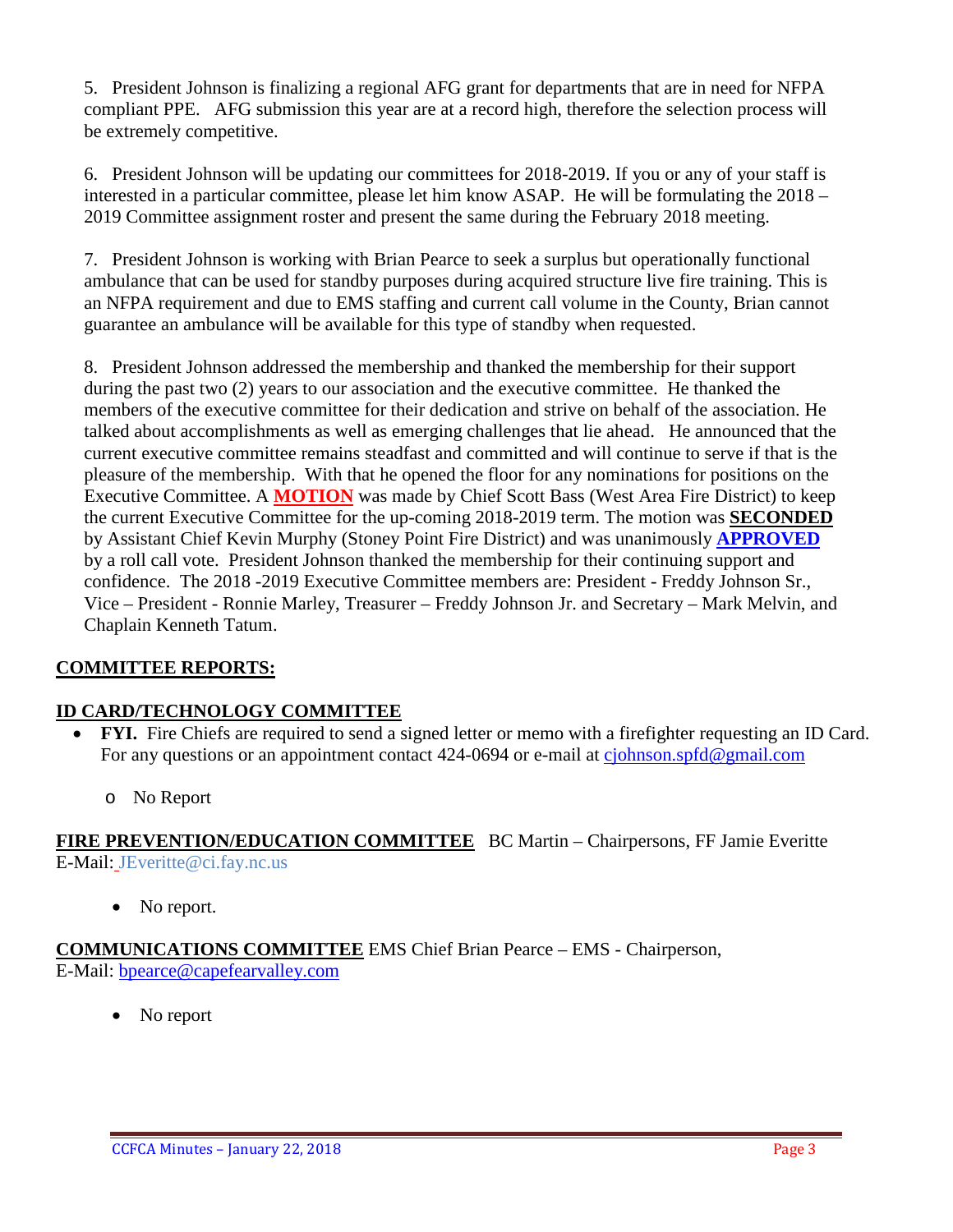**STANDARDS & POLICY COMMITTEE A/C** Kevin Murphy (SPFD # 13) Chairperson,

E-Mail: [kmurphy1903@gmail.com](mailto:kmurphy1903@gmail.com)

• Because we do not have a current inclement weather policy that addresses response during severe weather, President Johnson tasked Assistant Chief Murphy the Chairman of the Standards Committee to devise a policy. Assistant Chief Murphy briefly discussed the development of a new inclement weather policy that will address safety issues as well as a reduced response protocol. He will send this out by email very soon so that the first reading can take place at the February meeting.

**MEMORIAL COMMITTEE** Chief R. Marley (Pearce's Mill) Chairperson,

E-Mail: [pmfd0301@nc.rr.com](mailto:pmfd0301@nc.rr.com)

• Vice-President Marley would like the Memorial Committee to be appointed as a standing committee of the Chiefs Association. Anyone wishing to join the Memorial Committee, please contact Chief Marley as soon as possible in order to appoint members to the committee by our February 26, 2018 meeting.

# **AUTOMATIC AID/MUTUAL AID COMMITTEE** Chief Joe Marsh (GCFD # 24) Chairperson, E-Mail: [gcfd24@nc.rr.com](mailto:gcfd24@nc.rr.com)

• No Report

**FINANCE COMMITTEE** Deputy Chief Freddy Johnson Jr. (Stoney Point) Chairperson, E-Mail: [spfd1302@nc.rr.com](mailto:spfd1302@nc.rr.com)

• No report.

**RESCUE COMMITTEE** Deputy Chief Hank Harris (Cotton FD) Chairperson, E-Mail: [cfd402@nc.rr.com](mailto:cfd402@nc.rr.com)

• No report.

**DISPATCH STEERING / AVL COMMITTEE** Chief Chuck Hodges (Hope Mills FD), Chairperson, E-Mail: clhodges@townofhopemills.com

• Chief Hodges has received no issues in the last few months but is preparing to schedule a meeting in the upcoming month.

**KNOX BOX COMMITTEE** - Emergency Management Officer Gene Booth (Emergency Services) Chairperson, E-Mail: [wbooth@co.cumberland.nc.us](mailto:wbooth@co.cumberland.nc.us)

• Gene Booth advised that the Knox Box representative will be in the Fayetteville area on February  $6<sup>th</sup>$  and a tentative meeting has been scheduled for 1800 hours that evening. President Johnson advised that this may be in conflict with another meeting already scheduled. He will work with Gene to figure out a schedule that can cover both meetings. More to follow very soon.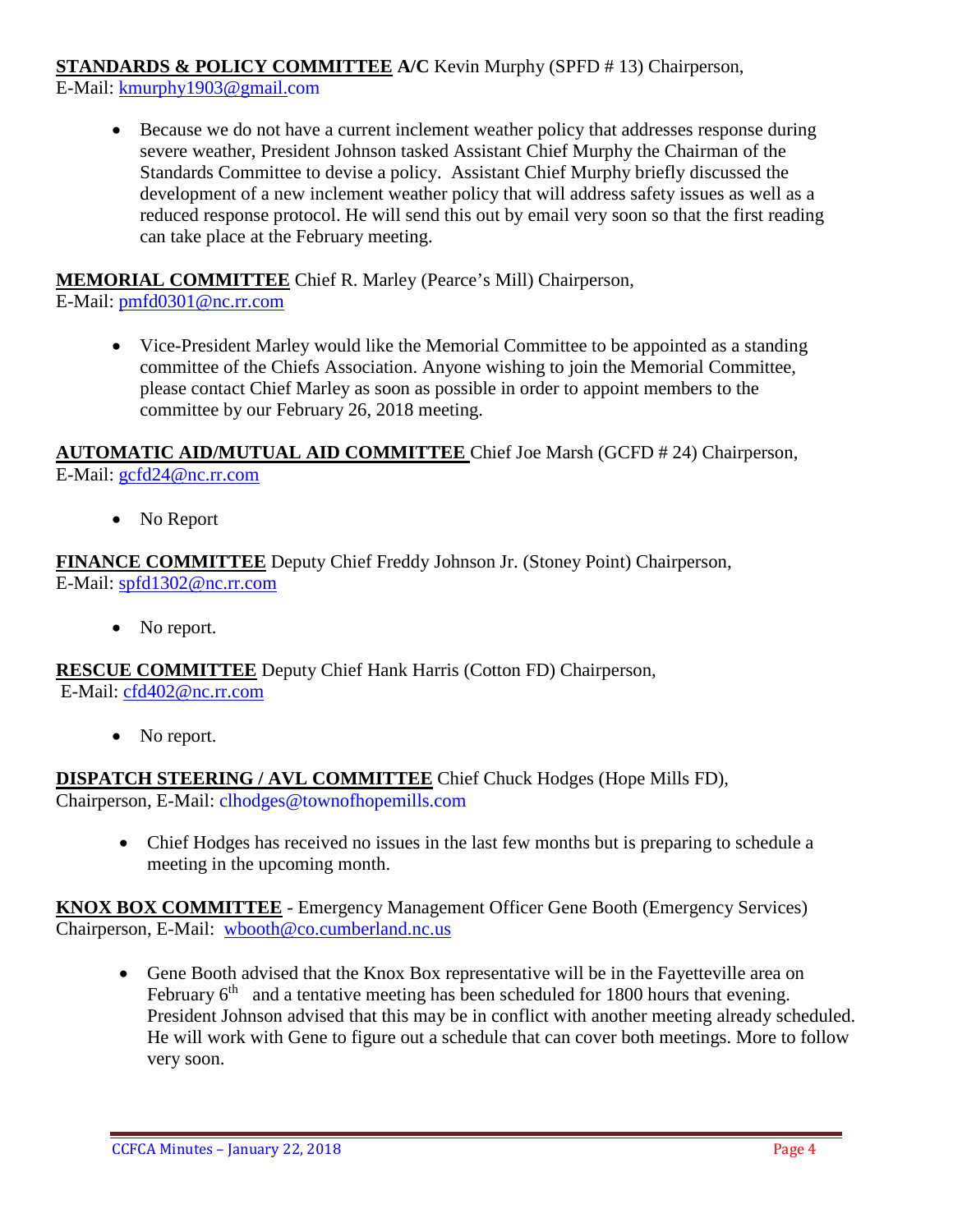## **FIREHOUSE STEERING COMMITTEE** – Fire Chief T. J. McLamb (SLFD # 22) Chairperson,

E-Mail: [tmclamb@spring-lake.org](mailto:tmclamb@spring-lake.org)

• Assistant Chief Williams updated the membership about a possible meeting forthcoming on February 7<sup>th</sup> at 2 PM to discuss some firehouse software issues. More to follow via IAR and e-mail.

# **ASSOCIATE MEMBERS REPORT**

## **EMERGENCY SERVICES DIRECTOR/ ECC-911 (**Randy Beeman**,** Director),

E-Mail: [rbeeman@co.cumberland.nc.us](mailto:rbeeman@co.cumberland.nc.us)

• Updated the members on the 9S inspections being completed satisfactorily.

**EMS DIRECTOR:** Brian Pearce, Director E-Mail: bpearce@capefearvalley.com

• Stated that he will look into the feasibility of a stand-by Medic Unit for structure live burn training evolutions.

**HAZMAT:** BC Robert Brinson, FFD - POC telephone for HAZMAT is 584-9550, E-Mail: [rbrinson@ci.fay.nc.us](mailto:rbrinson@ci.fay.nc.us)

• No report.

#### **FORESTRY DISTRICT** Craig Gottfried, County Ranger, E-Mail: [craig.gottfried@ncagr.gov](mailto:craig.gottfried@ncagr.gov)

• Ranger Gottfried reported that he is expecting an above average spring fire season due to a low water table. He also reminded the group that he is one ranger short, and his other ranger is still in training and cannot respond alone at this time. If you think their service is needed, please call for them early.

**FTCC** Steve Drew, E-Mail: [drews@faytechcc.edu](mailto:drews@faytechcc.edu)

• No report.

**SHERIFF'S OFFICE** Sheriff Wright (Sr. Sgt. Steven Hodges – ATF)

• No report.

**NC HIGHWAY PATROL** – Major Freddy Johnson Jr. SHP Special Operations. E-Mail: [fljohnson@ncshp.org](mailto:fljohnson@ncshp.org)

- - Major Johnson advised the members to please use caution and be safe during your travels. The State is seeing an increase of drivers going the wrong way and causing fatal accidents on some of our major highways.

#### **COUNTY COMMISSIONERS** Fire Commissioner John Keefe

• No report.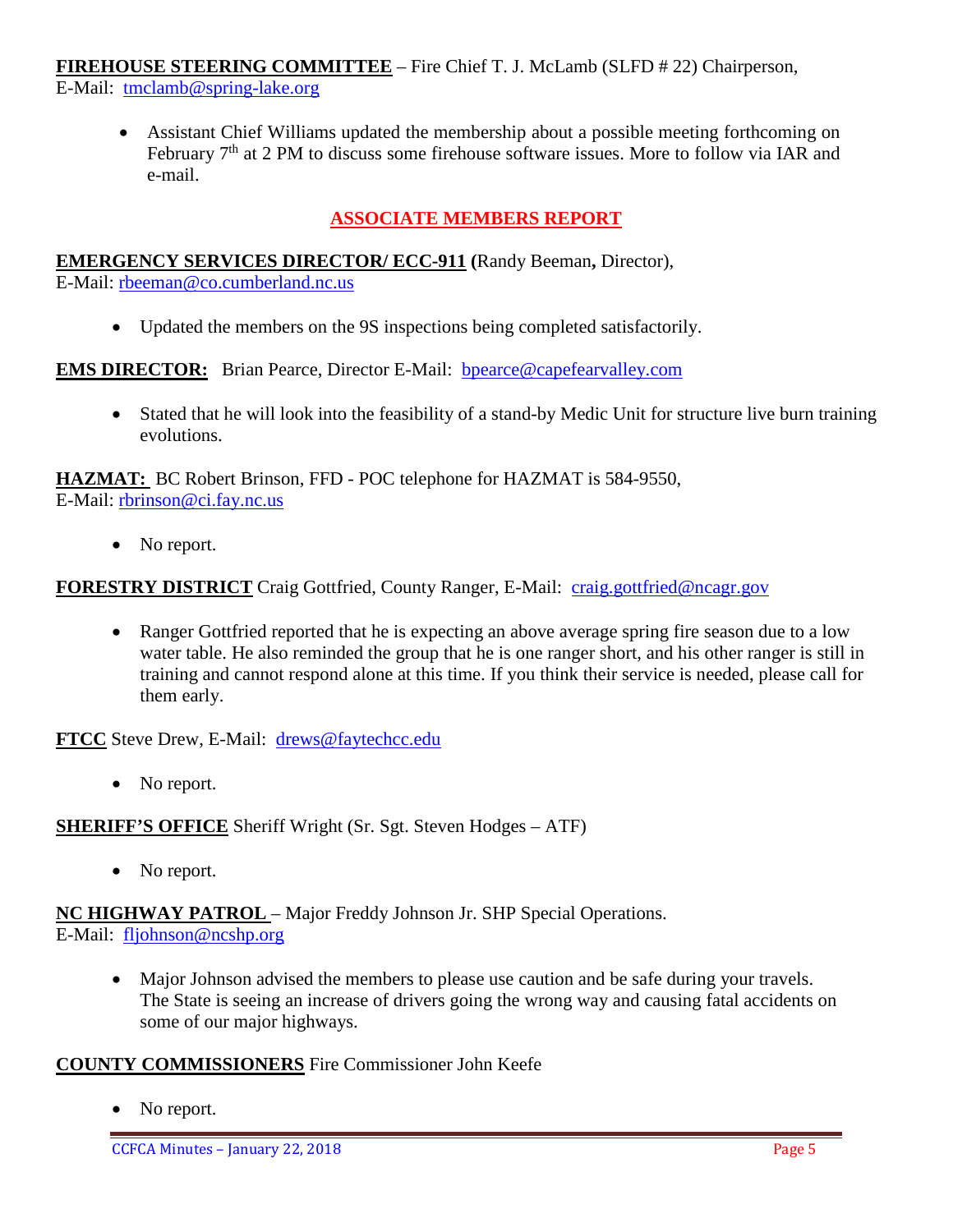## **FOR THE GOOD OF THE ASSOCIATION:**

• Chief Melvin reported to the group that the Government shutdown will not affect any automatic or mutual aid requests from his department. They are still staffed in the operations section.

**ADJOURNMENT:** A motion was made to adjourn by Chief Hodges seconded by Chief Parrish. The meeting was adjourned at 2000 hours.

Respectfully Submitted By:

*Freddy l. Johnson Sr. Mark A. Melvin*

Freddy L. Johnson Sr., CFO<br>
Fire Chief / President<br>
Fire Chief / Secretary

Fire Chief / Secretary

#### **3 Enclosures**

- 1. Cumberland County Fire Chief's Association Attendance Roster 2017
- 2. CCFCA voting document for the Executive Committee Positions 2018 2019
- 3. Letter dated January 14, 2018 addressed to EMS Director Brian Pierce Surplus Medic Unit.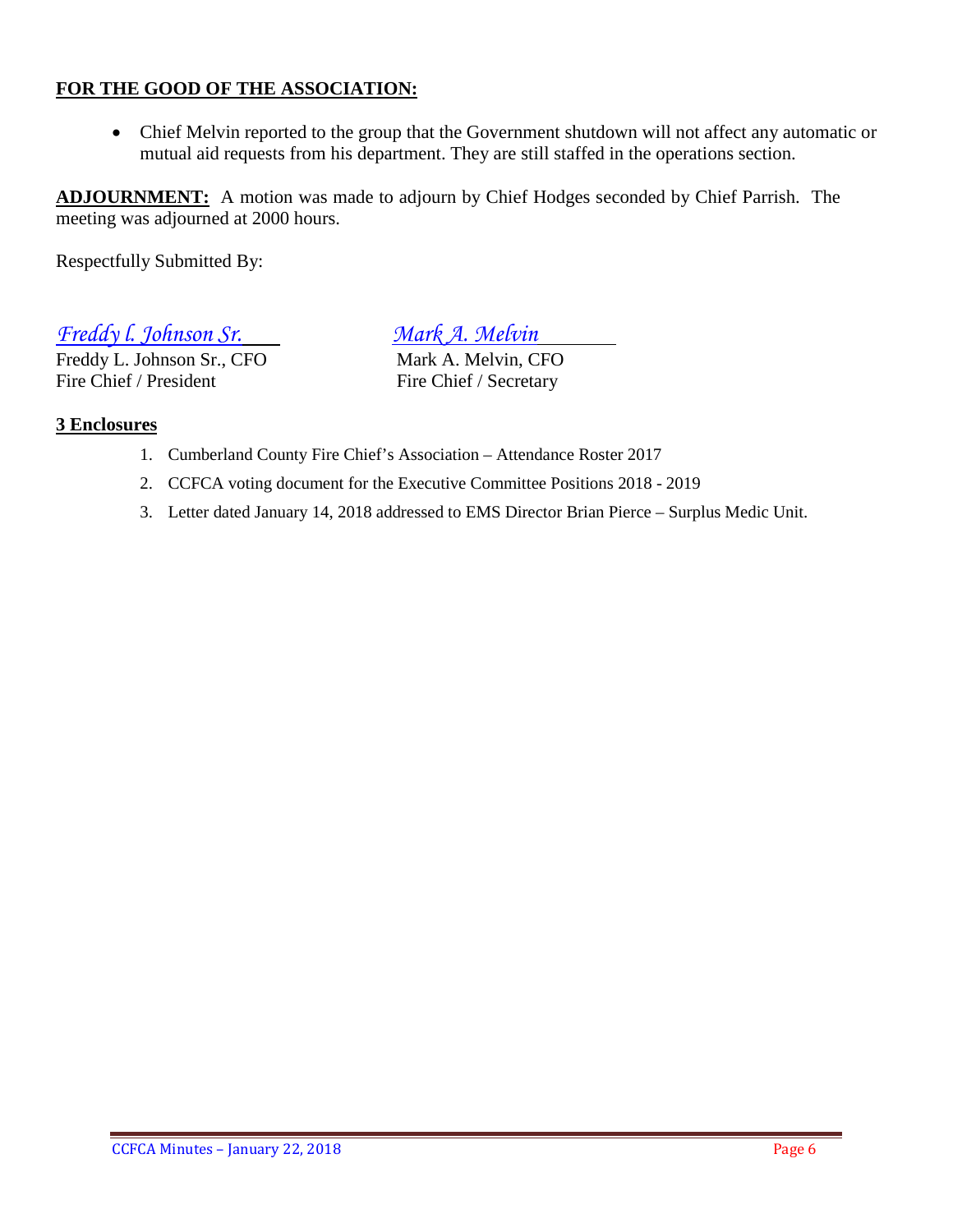

#### **CUMBERLAND COUNTY FIRE CHIEF'S ASSOCIATION ROLL CALL 2018**



| <b>MEMBERS PRESENT</b><br>(19)                                        | 18                        |  |  |  |  |  |  |
|-----------------------------------------------------------------------|---------------------------|--|--|--|--|--|--|
| <b>ASSOCIATE MEMBERS PRESENT</b><br>(9)                               | 5                         |  |  |  |  |  |  |
| <b>Cumberland County Fire Chiefs</b><br>Department's / Organization's | 2018<br>22,<br><u>ក្ន</u> |  |  |  |  |  |  |
| <b>Departments</b>                                                    |                           |  |  |  |  |  |  |
|                                                                       |                           |  |  |  |  |  |  |
| <b>BEAVER DAM, STATION 26 &amp; 27</b>                                | P                         |  |  |  |  |  |  |
| <b>BETHANY, STATION 12</b>                                            | P                         |  |  |  |  |  |  |
| <b>COTTON, STATION 4</b>                                              | P                         |  |  |  |  |  |  |
| <b>CUMBERLAND ROAD, STATION 5</b>                                     | P                         |  |  |  |  |  |  |
| <b>EASTOVER, STATION 1</b>                                            | P                         |  |  |  |  |  |  |
| <b>EMS EMERGENCY MEDICAL SERVICES</b>                                 | P                         |  |  |  |  |  |  |
| <b>FAYETTEVILLE FIRE DEPT</b>                                         | P                         |  |  |  |  |  |  |
| <b>FORT BRAGG FIRE DEPT</b>                                           | P                         |  |  |  |  |  |  |
| <b>GODWIN - FALCON, STATION 17</b>                                    | P                         |  |  |  |  |  |  |
| <b>GRAYS CREEK, STATION 18</b>                                        | P                         |  |  |  |  |  |  |
| <b>GRAYS CREEK, STATION 24</b>                                        | A                         |  |  |  |  |  |  |
| <b>HOPE MILLS, STATION 21</b>                                         | P                         |  |  |  |  |  |  |
| <b>PEARCE'S MILL, STATION 3</b>                                       | P                         |  |  |  |  |  |  |
| <b>SPRING LAKE, STATION 22</b>                                        | P                         |  |  |  |  |  |  |
| <b>STEDMAN, STATION 23</b>                                            | P                         |  |  |  |  |  |  |
| <b>STONEY POINT, STATION 13 &amp; 19</b>                              | P                         |  |  |  |  |  |  |
| <b>VANDER, STATION 2 &amp; 8</b>                                      | P                         |  |  |  |  |  |  |
| <b>WADE, STATION 16</b>                                               | P                         |  |  |  |  |  |  |
| <b>WESTAREA, STATION 15, 20 &amp; 25</b>                              | P                         |  |  |  |  |  |  |
|                                                                       |                           |  |  |  |  |  |  |
| <b>Associate Organization's</b>                                       |                           |  |  |  |  |  |  |
|                                                                       |                           |  |  |  |  |  |  |
| <b>CC COMMISSIONERS</b>                                               | E                         |  |  |  |  |  |  |
| <b>CC EMERGENCY SERVICES</b>                                          | P                         |  |  |  |  |  |  |
| <b>FORESTRY</b>                                                       | P                         |  |  |  |  |  |  |
| <b>FORT BRAGG EMS</b>                                                 | A                         |  |  |  |  |  |  |
|                                                                       | P                         |  |  |  |  |  |  |
| <b>FTCC</b><br><b>HAZMAT</b>                                          | A                         |  |  |  |  |  |  |
| <b>HIGHWAY PATROL</b>                                                 | P                         |  |  |  |  |  |  |
| <b>RETIRED FIRE CHIEF'S</b>                                           | P                         |  |  |  |  |  |  |
| <b>SHERIFF'S OFFICE</b>                                               | $\mathbf{A}$              |  |  |  |  |  |  |
|                                                                       |                           |  |  |  |  |  |  |
|                                                                       |                           |  |  |  |  |  |  |
|                                                                       |                           |  |  |  |  |  |  |
|                                                                       |                           |  |  |  |  |  |  |

#### **Special Notes**:

*CODES:* (P) – Present (A)-Absent (E) - Excused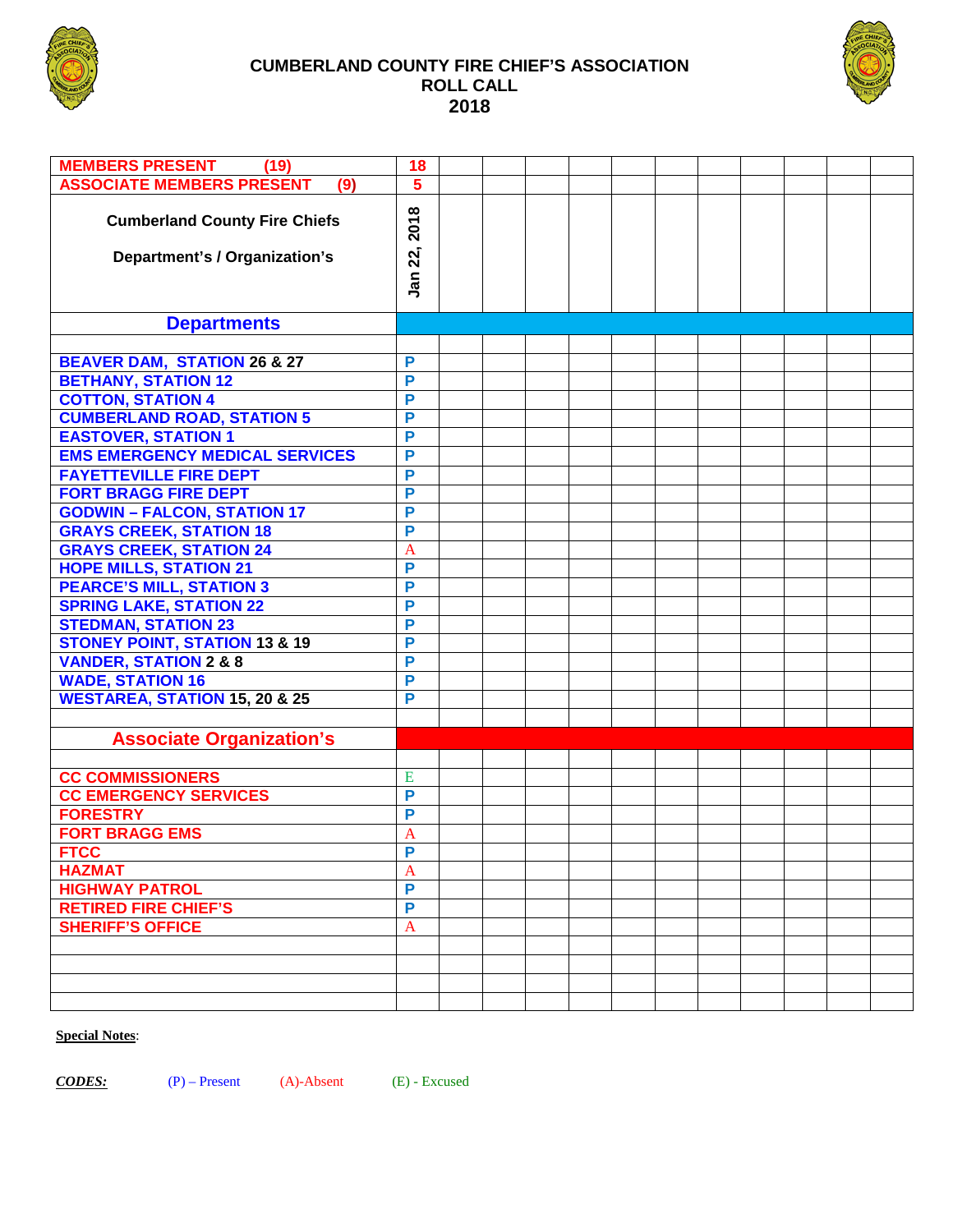# **Cumberland County Fire Chief's Association**

**Roll Call Vote Document** 

| Motion A MOTION WAS MADE BY CHIEF BASS TO KEEP                                 |  |
|--------------------------------------------------------------------------------|--|
| THE CULLENT EXECUTIVE COMMITTEE IN PLACE FOR 2018-2019.                        |  |
| <u> PRESIDENT – FREDDY JOHNSON SR., VP – RONNIE MARLEY, TREASURER – FREDDY</u> |  |
| JOHNSONTR., SECRETARY-MALK MELUIN. SECONDED BY CHIEF MULPHY                    |  |

| <b>DEPARTMENT</b>      | <b>YES</b>        | <b>NO</b> | <b>ABSTAIN</b> | <b>OTHER</b> |
|------------------------|-------------------|-----------|----------------|--------------|
|                        |                   |           |                |              |
| Beaver Dam #26         | $\mathscr{C}$     |           |                |              |
| Bethany #12            |                   |           |                |              |
| Cotton #4              |                   |           |                |              |
| Cumberland Road #5     | سمما              |           |                |              |
| Eastover #1            |                   |           |                |              |
| <b>EMS</b>             |                   |           |                |              |
| Fayetteville FD        |                   |           |                |              |
| Fort Bragg FD          |                   |           |                |              |
| Godwin-Falcon #17      |                   |           |                |              |
| <b>Grays Creek #18</b> |                   |           |                |              |
| Grays Creek #24        |                   |           |                | ABSENT       |
| Hope Mills #21         | <b>March 1999</b> |           |                |              |
| Pearce's Mill #3       |                   |           |                |              |
| Spring Lake #22        |                   |           |                |              |
| Stedman #23            |                   |           |                |              |
| Stoney Point #13 & 19  |                   |           |                |              |
| Vander #2 & 8          |                   |           |                |              |
| Wade #16               |                   |           |                |              |
| Westarea #15, 20, 25   |                   |           |                |              |

Date <u>/ - 22 - / B</u> Motion Carried Motion Denied